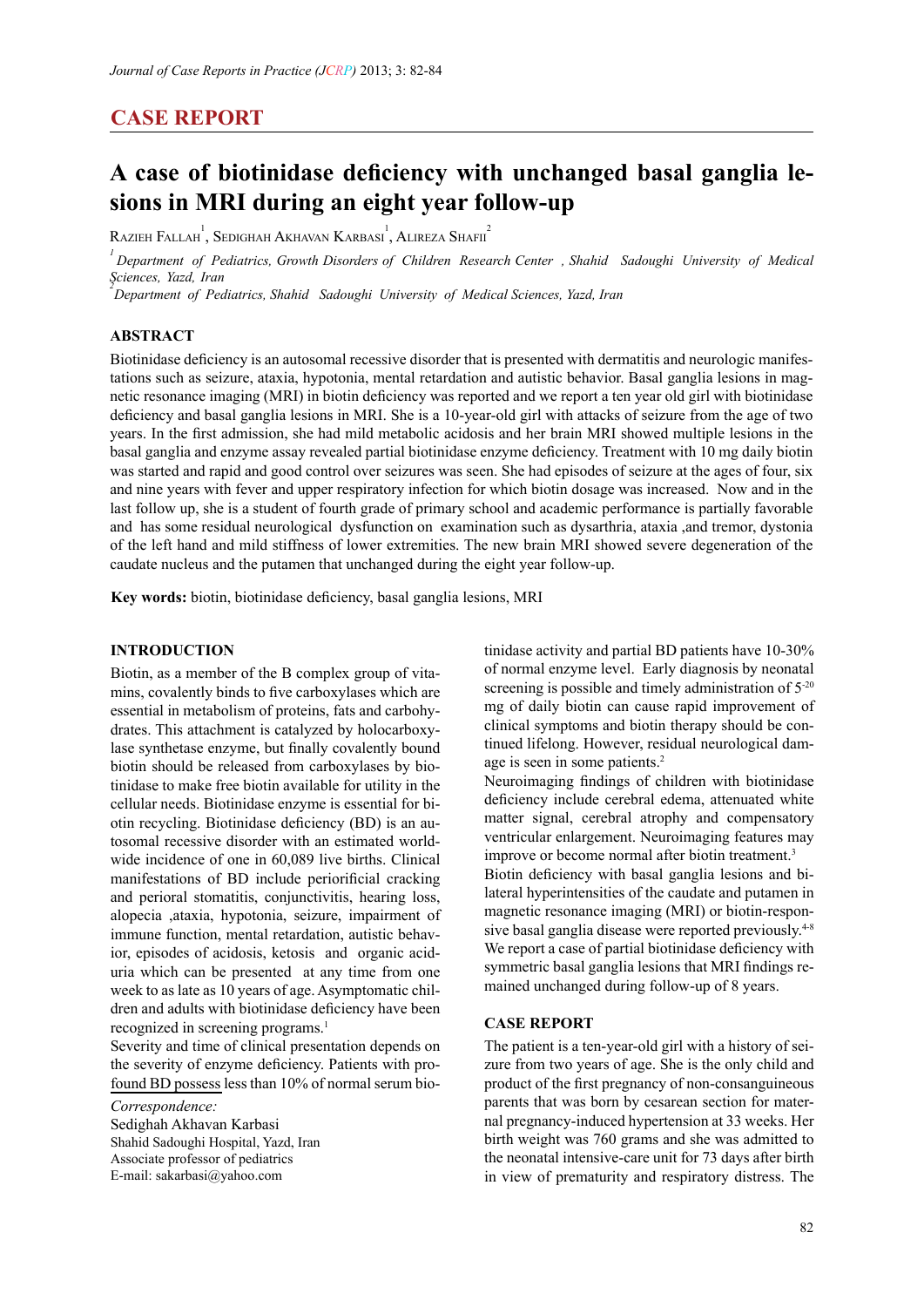

Figure 1, Bilateral symmetric lesions of the caudate nucle-<br>us and the putamen in brain MRI

family history of epilepsy, metabolic disorders and other hereditary diseases were negative.

She had delay in motor and was able to walk by two years and could speak two word sentences by three years. At the age of two years, she had seizure and ratory evaluation, complete blood count (CBC), se-<br>rum glucose, calcium, sodium, potassium, blood urea fever for which was admitted for ten days. In laboratory evaluation, complete blood count (CBC), serebrospinal fluid examination and serum ammonia nitrogen and creatinine level, liver function test, cenal fluid cultures were negative. Blood gas analysis and lactate level were normal. Blood and cerebrospishowed mild metabolic acidosis ( $pH = 7.31$ , HCO3= 16, BE= $-5$  and PCO2=29.6).

sions in the basal ganglia with hyper intensity on charges were seen. Brain MRI showed multiple le-In electroencephalography, multi-focal spike dis-T2W and hypo intensity on T1W sequence.

zures were not controlled. Based on these clinical and She was being treated with sodium valproate but seipected and enzyme assay revealed partial biotinidase paraclinical finding, biotinidase deficiency was susmal enzyme level. Treatment with 10 mg biotin daily enzyme deficiency with enzyme activity 15% of norwas started and rapid and good control over seizures were seen.

Sodium valporate and biotin therapy were continued. The patient had episodes of seizure at the ages of four, six and nine years with fever and upper respiratory infection for which biotin dosage increased to 20 mg daily.

Now and in the last follow up, she is 10 years old and is a student of fourth grade of primary school and academic performance is partially favorable. On examination, she had 37 kilograms weight (10th percentile), 145 centimeters height (10th percentile) and 52 centimeters head circumference (50th percentile), skin and hair were normal and she had dysarthria, ataxia ,tremor, dystonia of the left hand and mild

stiffness of lower extremities. The new brain MRI showed severe degeneration of the caudate nucleus and the putamen  $(Fig, 1)$ .

# **DISCUSSION**

ylase deficiency with defect in biotin recycling. Sei Biotinidase deficiency is a form of multiple carbox-

zures occur in more than  $50\%$  of patients and they may be frequent or intermittent or they may occur only with fever 9 and in our case, seizures occur only with fever.

Avidin is a glycoprotein that is found in raw egg white tion. Adhisivam et al. reported an Indian ten year old and binds to dietary biotin and prevents its absorpboy with acute quadriplegia and multiple symmetric basal ganglia lesions whom had biotin deficiency due ported two European cases (a 33 years man and his to prolonged raw egg consumption. (4 Debs et al. resy, attacks of encephalopathy and bilateral lesions of 29-year-old sister) with generalized dystonia, epilepcaudate nucleus and putamen in both of whom high doses of biotin or combination of biotin and thiamine caused significant clinical and MRI findings improvement.<sup>5</sup>

Ozand et al. reported ten cases of biotin-responsive cephalopathy, with confusion, dysarthria and dyspha-<br>gia with occasional supranuclear facial nerve palsy or basal ganglia disease in Saudi Arabia. Subacute en-<br>cephalopathy, with confusion, dysarthria and dysphabasal ganglia disease in Saudi Arabia. Subacute enexternal ophthalmoplegia, and progressing to severe cogwheel rigidity, dystonia and quadriparesis were crosis of head of the caudate nucleus and complete, the first manifestations in these patients. Bilateral need in their brain MRI that during a follow-up of  $3<sup>-10</sup>$ or partial, involvement of the putamen were detectyears, remained unchanged. Treatment with biotin in dosage of  $5^{-10}$  mg/kg/day disappeared the symptoms within a few days without neurological squeal. Those who have had repeated episodes or were diagnosed paresis, mild mental retardation or dystonia. Absence late, suffered from residual symptoms such as paraof symptoms such as dry skin, seborrheic dermatitis, ular rashes in their patients might be suggested that fungal infections and erythematous periorifacial macsufficient biotin is available in all regions except the brain and showed susceptibility of the striatal neurons to a lack of adequate biotin. <sup>6</sup>

El-Hajj et al. reported a case of a biotin-responsive pared to the Ozand et al. cases, 7) presented much basal ganglia disease in Beirut, Lebanon that, comearlier and was milder and better responded to lower doses of biotin.

tients with biotinidase deficiency included cerebral In a study in Mumbai, Indi, MRI findings of four paened extracerebral CSF spaces. Uncommon findings atrophy, encephalopathy, ventriculomegaly and widwere caudate involvement, parieto-occipital cortical abnormalities and one patient with restricted diffusion. Two patients had subdural effusions and Folabnormalities and one patient with restricted diffu